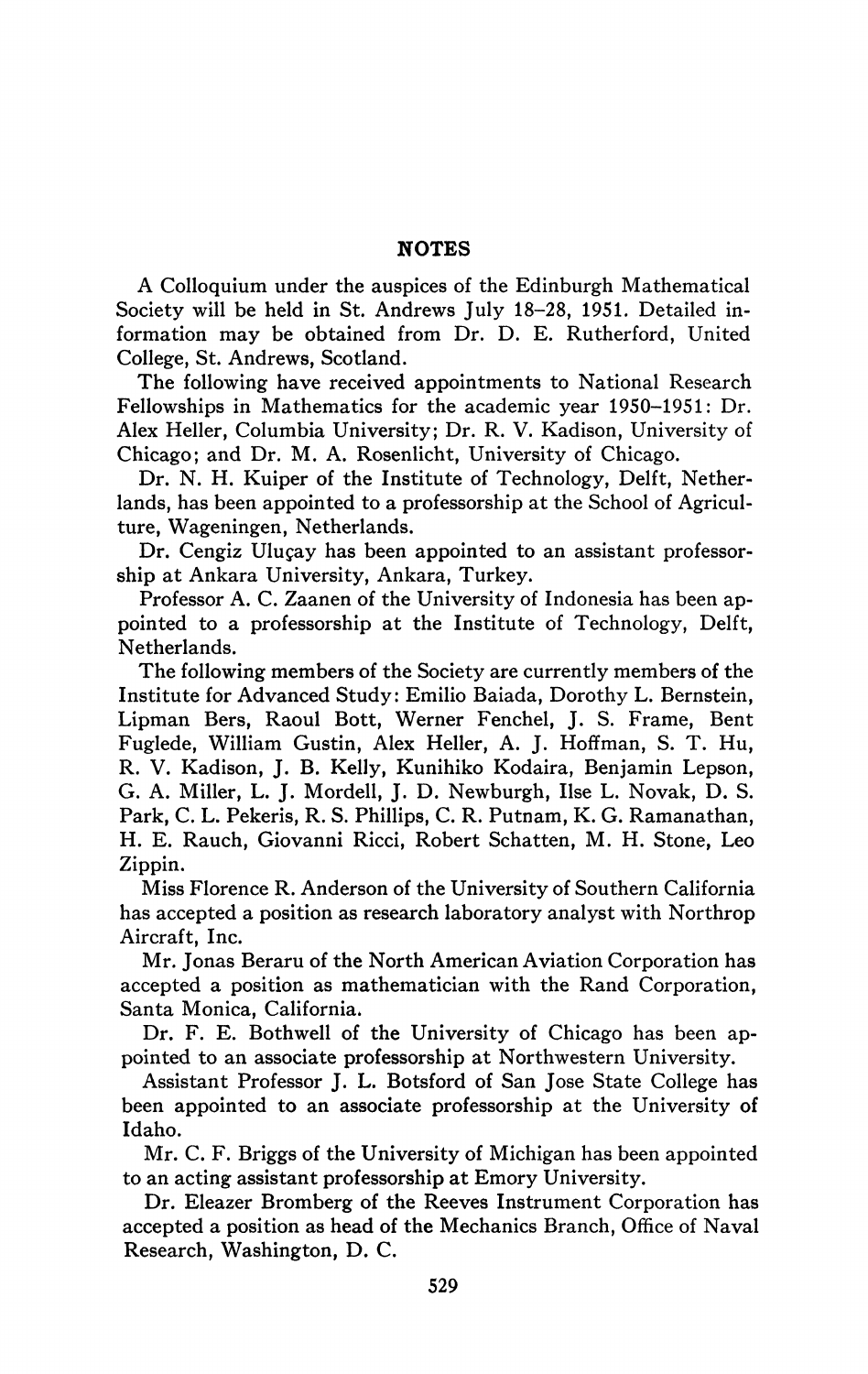Dr. F. W. Brown of North American Aviation, Inc. has accepted a position as associate director for research and development, U. S. Naval Ordnance Test Station, Inyokern, California.

Dr. F. H. Brownell of Princeton University has been appointed to an assistant professorship at the University of Washington.

Dr. K. A. Bush has been appointed to an associate professorship at Champlain College.

Dr. M. N. Chase has accepted a position as research engineer with the Battelle Memorial Institute of Columbus, Ohio.

Dr. Y. W. Chen of the Institute for Advanced Study has been appointed to an associate professorship at the University of Oklahoma.

Dr. George Copp of the University of Texas has been appointed to an assistant professorship at North Texas State College.

Dr. Avron Douglis of the California Institute of Technology has been appointed to an assistant professorship at New York University.

Dr. Nat Edmonson of Johns Hopkins University has accepted a position as mathematician with Fairchild Engine and Airplane Corporation, Oak Ridge, Tennessee.

Mr. W. C. Foreman of the University of Kansas has been appointed to a professorship at Baker University.

Dr. Abraham Franck of the University of Minnesota has been appointed to an assistant professorship at Kansas State College.

Dr. J. R. Garrett of Duke University has been appointed to an assistant professorship at the Georgia Institute of Technology.

Dr. V. D. Gokhale of Rutgers University has been appointed to a professorship at Atlanta University.

Assistant Professor R. D. Gordon of the University of Buffalo has been appointed to a professorship at Washington College.

Dr. Violet G. Hachmeister of the University of Wisconsin has been appointed to an assistant professorship at Kansas State College.

Dr. Harish-Chandra of Harvard University has been appointed visiting lecturer at Columbia University.

Dr. V. C. Harris of Northwestern University has been appointed to an assistant professorship at San Diego State College.

Dr. S. L. Isaacson of Columbia University has been appointed to an assistant professorship of statistics at Iowa State College of Agriculture and Mechanic Arts.

Dr. S. L. Jamison of the University of California has been appointed to an assistant professorship at the Florida State University.

Mr. J. X. Jamrich of the University of Wisconsin has been ap-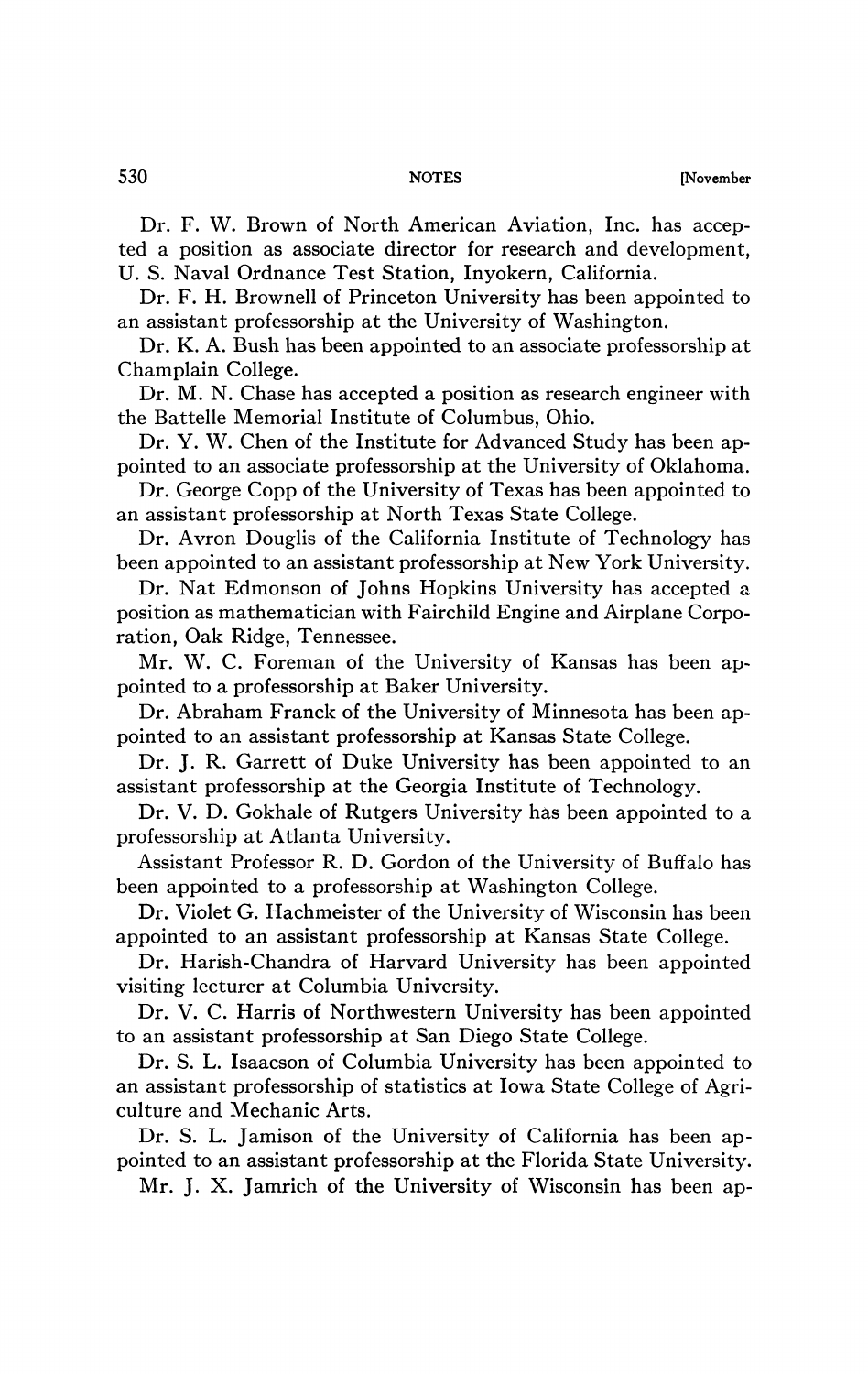pointed supervisor of student teaching in the School of Education at Northwestern University.

Dr. J. A. Jenkins of Harvard University has been appointed to an assistant professorship at Johns Hopkins University.

Associate Professor J. L. Kelley of the University of California is on leave of absence and has been appointed to a visiting associate professorship at Tulane University of Louisiana.

Mr. S. A. Kushneriuk has accepted a position as assistant research officer with the Atomic Energy Project, Chalk River, Ontario, Canada.

Assistant Professor J. S. Leech of the University of Chicago has been appointed to a professorship at Colorado College.

Assistant Professor Lee Lorch of Pennsylvania State College has been appointed to an associate professorship at Fisk University.

Assistant Professor Nathaniel Macon of Alabama Polytechnic Institute is on leave of absence at the University of Amsterdam, Amsterdam, Netherlands.

Mr. J. H. Manheim has accepted a teaching position with Wilson Junior College, Chicago, Illinois.

Dr. George Marsaglia of Ohio State University has been appointed to an assistant professorship at Montana State University.

Mr. P. T. Mielke of Purdue University has been appointed to an assistant professorship at Wabash College.

Dr. E. F. Moore has been appointed to an assistant professorship at the University of Illinois.

Dr. D. R. Morrison of the University of Wisconsin has been appointed to an assistant professorship at Tulane University of Louisiana.

Dr. M. O. Peach of the Carnegie Institute of Technology has been appointed to an associate professorship of engineering and mechanics at the University of Notre Dame.

Dr. W. A. Pierce of Harvard University has been appointed to an assistant professorship at Syracuse University.

Dr. R. W. Rempfer of the Farrand Optical Company has been appointed to a professorship at Antioch College.

Assistant Professor R. R. Reynolds of Oklahoma Agricultural and Mechanical College has accepted a position as mathematician at the Institute for Numerical Analysis of the National Bureau of Standards, Los Angeles, California.

Dr. Hugo Ribeiro of the University of California has been appointed to an associate professorship at the University of Nebraska.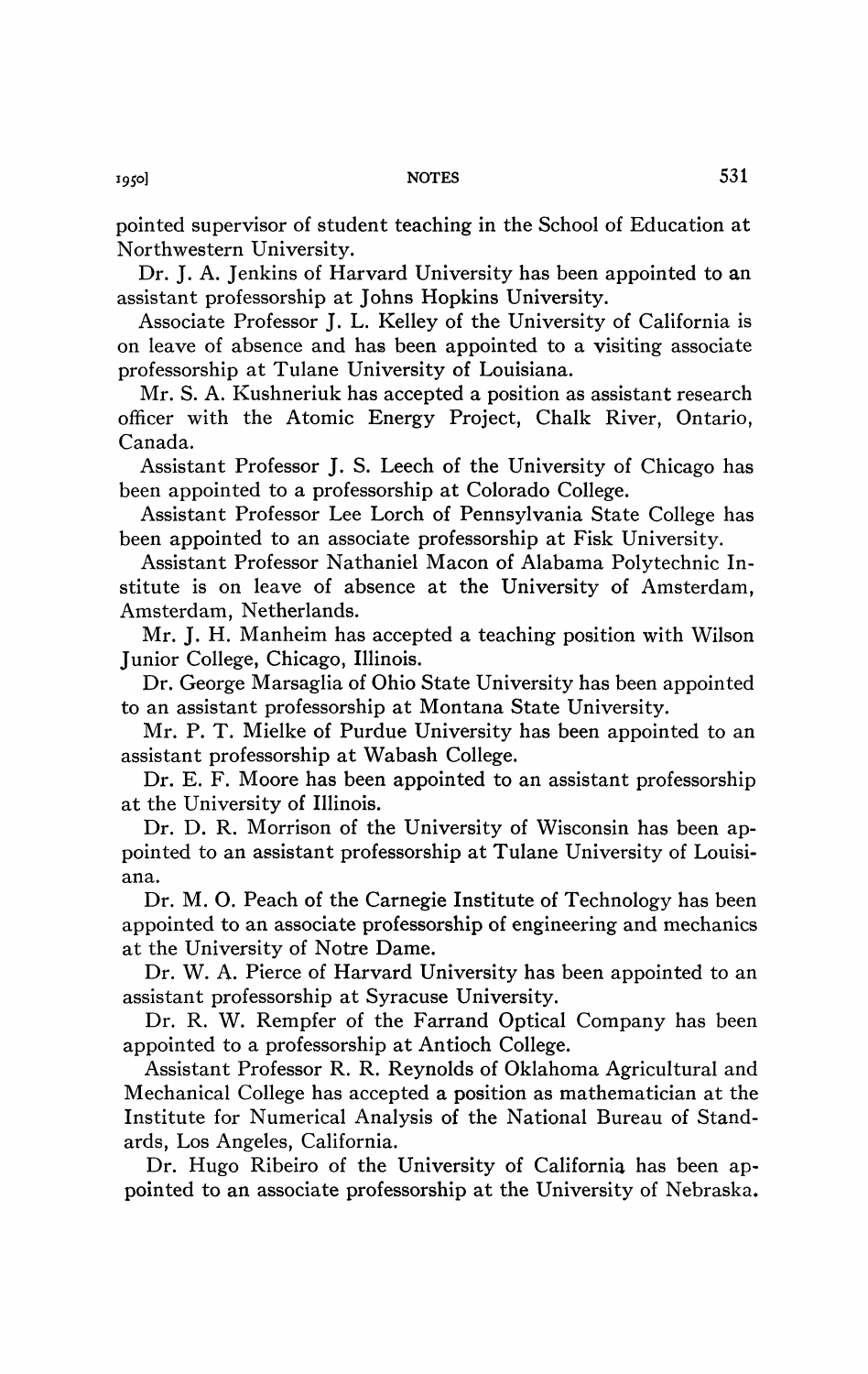Dr. L. G. Riggs of Northwestern University has been appointed to an assistant professorship at San Diego State College.

Professor J. B. Scarborough of the United States Naval Academy has retired with the title Emeritus.

Dr. J. P. Scholz of Wilson College has been appointed to an assistant professorship at Lebanon Valley College.

Dr. Esther Seiden of the University of California has been appointed to an assistant professorship at the University of Buffalo.

Mr. D. H. Shaftman has accepted a position as junior mathematician at the Argonne National Laboratory, Chicago, Illinois.

Mr. W. T. Sharp has been appointed to an assistant professorship at the University of Maryland.

Assistant Professor J. J. Sopka of Tufts College has accepted a position as mathematician at the Applied Physics Laboratory, Johns Hopkins University.

Dr. D. B. Sumner of the University of Reading has been appointed to an assistant professorship at Hamilton College of McMaster University.

Dr. L. W. Swanson of Coe College has accepted a position in the Applied Science Department of International Business Machines Corporation.

Assistant Professor G. L. Tiller of Utica College has been appointed to an associate professorship at Southwestern University.

Mr. P. M. Treuenfels has accepted a position as mathematician in the Ballistics Research Laboratories, Aberdeen Proving Ground, Maryland.

Mr. G. E. Uhrich of the University of Washington has been appointed to an assistant professorship at Montana State College.

Dr. S. E. Urner of Los Angeles City College has been appointed to a professorship at the Los Angeles State College of Arts and Sciences.

Mr. J. R. Van Andel of the University of Pennsylvania has accepted the position of assistant research engineer with Burroughs Adding Machine Company.

Associate Professor R. W. Wagner of Oberlin College has been appointed to a professorship at the University of Massachusetts.

Mr. E. S. Williams has been appointed to a professorship at State Colored Normal, Industrial, Agricultural and Mechanical College of South Carolina.

Mrs. Marie N. Williams has accepted a position as analyst with the Quaker Oats Company, Chicago, Illinois.

Mr. J. W. Wray of the University of Illinois has been appointed to an assistant professorship at the University of Idaho.

Dr. C. S. Yih of the University of British Columbia has been ap-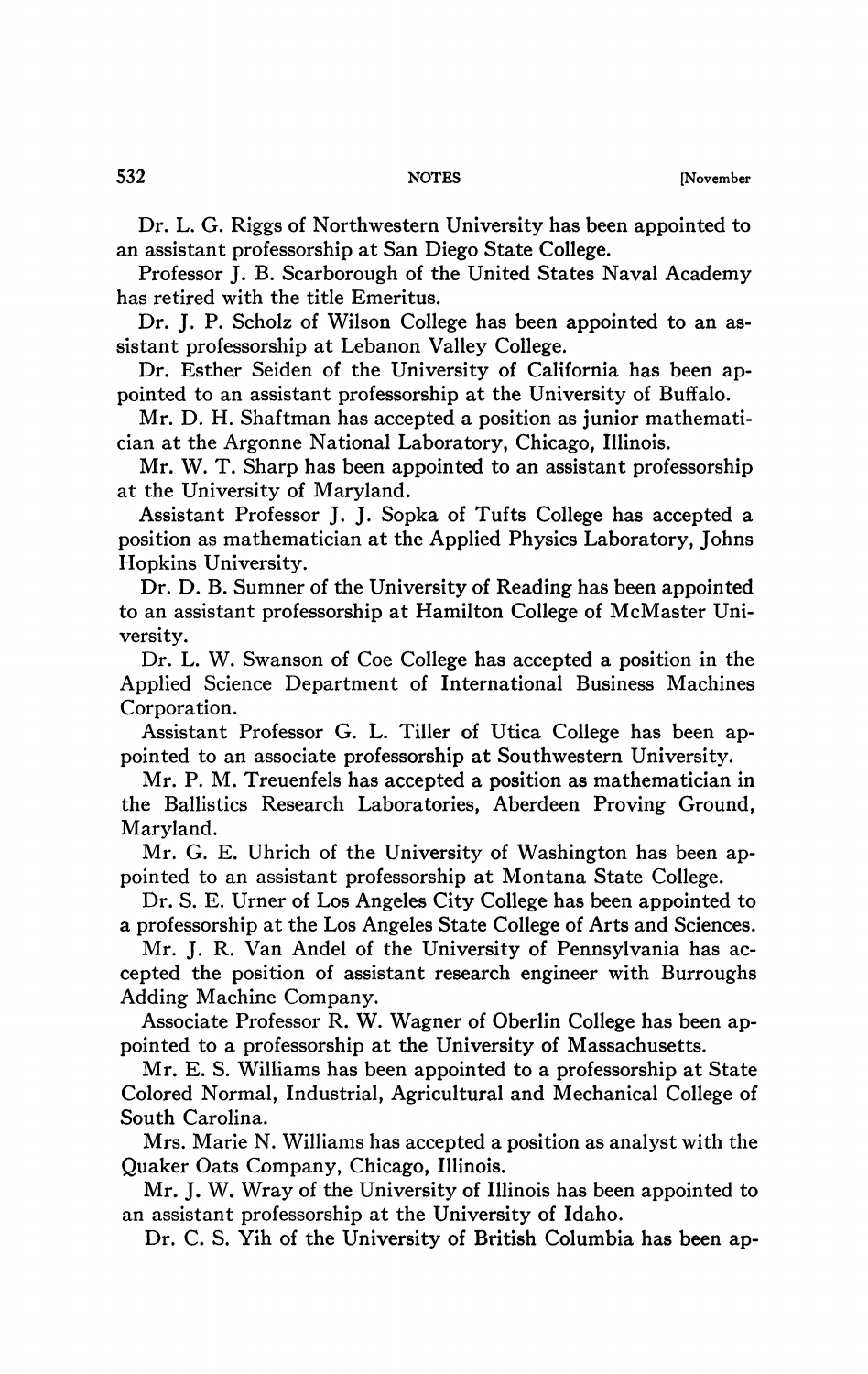pointed to an associate professorship at Colorado Agricultural and Mechanical College, Fort Collins, Colorado.

Mr. R. W. Young of the University of Florida has been appointed to a professorship at Henderson State Teachers College.

Dr. J. L. Zemmer of the University of Wisconsin has been appointed to an assistant professorship at the University of Missouri.

Dr. A. D. Ziebur of the University of Wisconsin has been appointed to an assistant professorship at Oklahoma Agricultural and Mechanical College.

The following promotions have been announced :

R. C. F. Bartels, University of Michigan, to an associate professorship.

W. E. Bleick, U. S. Naval Postgraduate School, to a professorship.

A. C. Burdette, University of California, Davis, California, to an associate professorship.

A. J. Cook, University of Alberta, to a professorship.

Helen W. Dodson, University of Michigan, to an associate professorship.

H. W. Ellis, Queen's University, to an assistant professorship.

F. C. Gentry, Arizona State College at Tempe, to a professorship.

David Gilbarg, Indiana University, to an associate professorship.

A. M. Gleason, Harvard University, to an assistant professorship.

W. J. Harrington, Pennsylvania State College, to an associate professorship.

Ernest Hawkins, U. S. Naval Academy, to a professorship.

E. A. Hedberg, University of South Carolina, to a professorship.

A. S. Hendler, Rensselaer Polytechnic Institute, to an assistant professorship.

G. P. Hochschild, University of Illinois, to an associate professorship.

P. E. Irick, Purdue University, to an assistant professorship.

W. J. Jaffe, Newark College of Engineering, to an associate professorship.

Walter Jennings, U. S. Naval Postgraduate School, Annapolis, Maryland, to an associate professorship.

D. M. Krabill, Bowling Green State University, to a professorship.

B. P. Kremer, John Carroll University, to an assistant professorship.

W. J. LeVeque, University of Michigan, to an assistant professorship.

R. E. Lowney, Montana State College, to an associate professorship.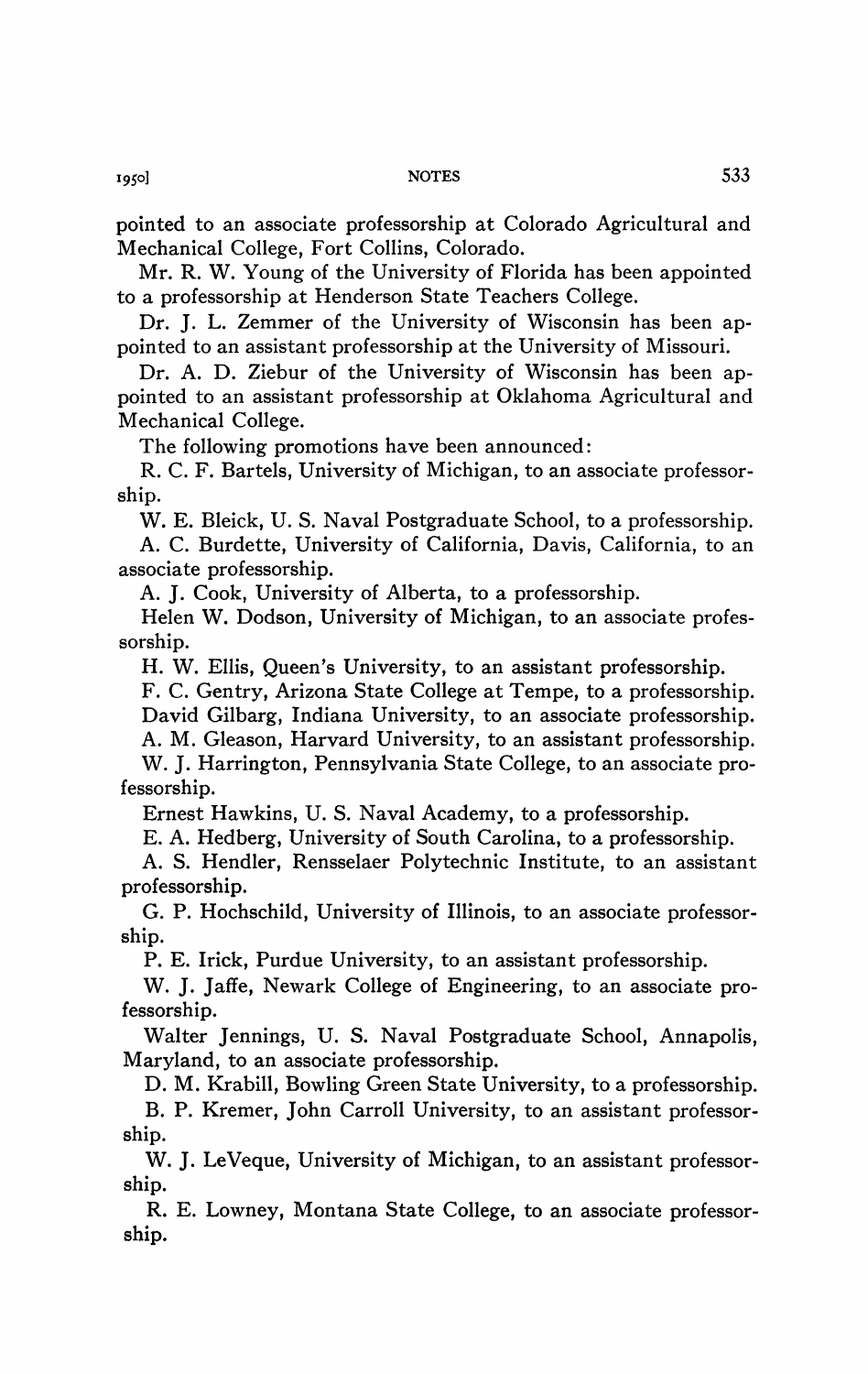V. O. McBrien, College of the Holy Cross, to an associate professorship.

Betty McKnight, Centenary College of Louisiana, to an assistant professorship.

W. R. Mann, University of North Carolina, to an assistant professorship.

R. C. Meacham, Carnegie Institute of Technology, to an assistant professorship.

N. S. Mendelsohn, University of Manitoba, to an associate professorship.

Ruth E. O'Donnell, Duquesne University, to an associate professorship.

C. D. Olds, San Jose State College, to a professorship.

Emily C. Pixley, University of Detroit, to an associate professorship.

L. L. Rauch, University of Michigan, to an associate professorship. N. E. Steenrod, Princeton University, to a professorship.

E. G. Straus, University of California, Los Angeles, to an assistant professorship.

Walter Strodt, Columbia University, to an associate professorship.

G. B. Thomas, Massachusetts Institute of Technology, to an associate professorship.

C. C. Torrance, U. S. Naval Postgraduate School, Annapolis, Maryland, to a professorship.

V. J. Varineau, University of Wyoming, to an associate professorship.

Charles Walmsley, Dalhousie University, to a professorship.

J. F. Wardwell, Colgate University, to a professorship.

Betty R. Weber, University of South Carolina, to an adjunct professorship.

Martin Wright, University of Houston, to an associate professorship.

Max Wyman, University of Alberta, to an associate professorship.

L. A. Zadeh, Columbia University, to an assistant professorship.

The following appointments to instructorships are announced: University of California: Dr. R. M. Lakness, Dr. T. K. Pan; Catholic University of America: Mr. J. F. Hannan; Columbia University: Mr. R. H. Brown, Mr. G. N. Raney, Dr. R. L. Taylor; University of Connecticut: Dr. Samuel Bourne, Dr. Helene Reschovsky, Mr. David Wellinger; Cornell University: Dr. W. L. Murdock; Duke University, Mr. J. A. Silva; University of Florida; Dr. F. Virginia Rohde; Harvard University: Dr. R. G. Ayoub, Dr. D. M. Young; Illinois In